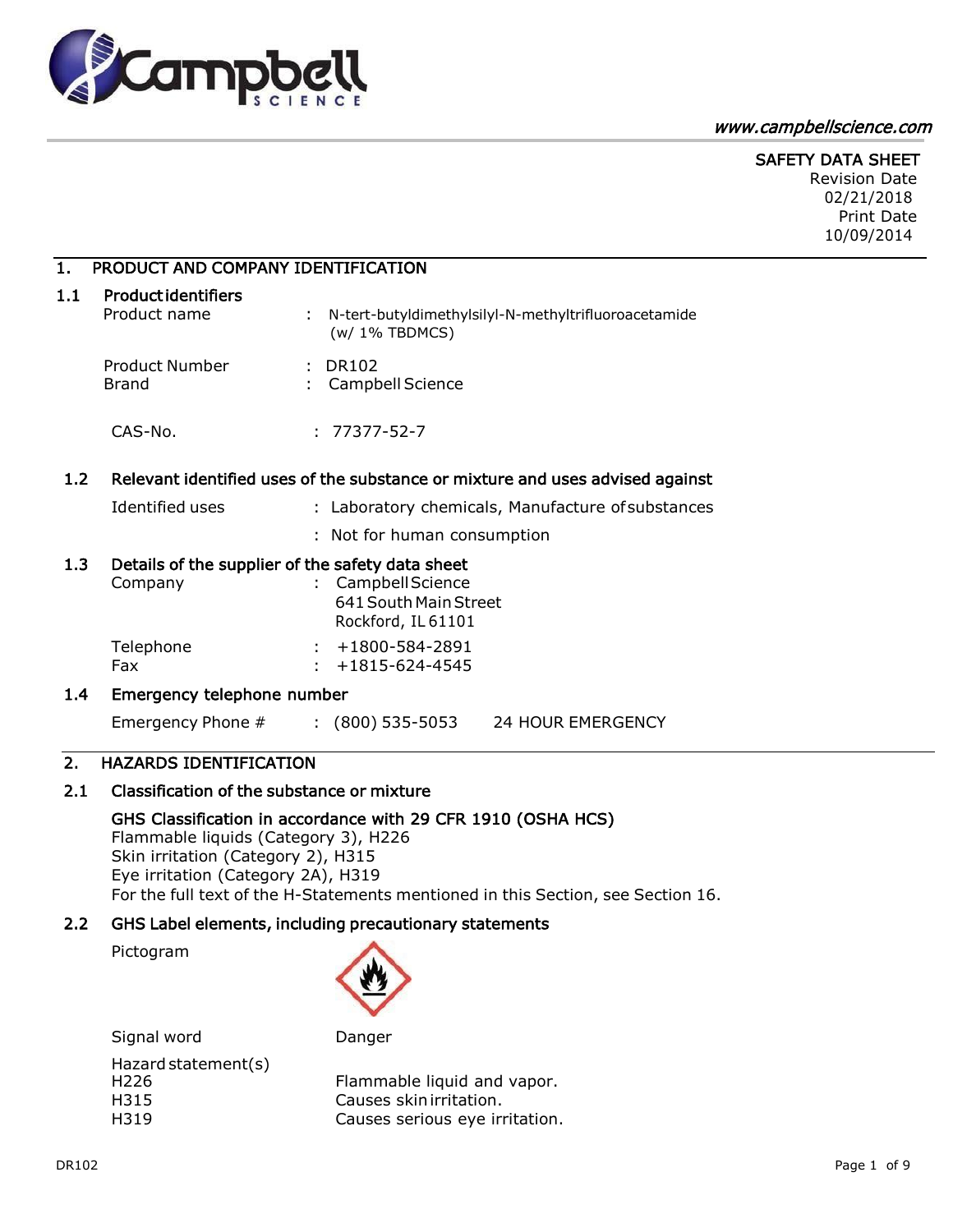| Precautionary statement(s) |                                                                                                   |
|----------------------------|---------------------------------------------------------------------------------------------------|
| P210                       | Keep away from heat/sparks/open flames/hot surfaces. - No smoking.                                |
| P233                       | Keep container tightly closed.                                                                    |
| P240                       | Ground/bond container and receiving equipment.                                                    |
| P241                       | Use explosion-proof electrical/ventilating/lighting/equipment.                                    |
| P242                       | Use only non-sparking tools.                                                                      |
| P243                       | Take precautionary measures against static discharge.                                             |
| P261                       | Avoid breathing dust/ fume/ gas/ mist/ vapors/ spray.                                             |
| P264                       | Wash skin thoroughly after handling.                                                              |
| P271                       | Use only outdoors or in a well-ventilated area.                                                   |
|                            | Wear protective gloves/ protective clothing/ eye protection/ face<br>protection.                  |
| $P303 + P361 + P353$       | IF ON SKIN (or hair): Remove/ Take off immediately all contaminated                               |
|                            | clothing. Rinse skin with water/ shower.                                                          |
| $P304 + P340$              | IF INHALED: Move victim to fresh air and keep at rest in a position<br>comfortable for breathing. |
| $P305 + P351 + P338$       | IF IN EYES: Rinse cautiously with water for several minutes. Remove                               |
|                            | contact lenses, if present and easy to do. Continue rinsing.                                      |
| P312                       | Call a POISON CENTER or doctor/ physician if you feel unwell.                                     |
| P321                       | Specific treatment (see supplemental first aid instructions on this label).                       |
| $P332 + P313$              | If skin irritation occurs: Get medical advice/attention.                                          |
| $P337 + P313$              | If eye irritation persists: Get medical advice/attention.                                         |
| P362                       | Take off contaminated clothing and wash before reuse.                                             |
| $P370 + P378$              | In case of fire: Use dry sand, dry chemical or alcohol-resistant foam for<br>extinction.          |
| $P403 + P233$              | Store in a well-ventilated place. Keep container tightly closed.                                  |
| $P403 + P235$              | Store in a well-ventilated place. Keep cool.                                                      |
| P405                       | Store locked up.                                                                                  |
| P501                       | Dispose of contents/ container to an approved waste disposal plant.                               |

## 2.3 Hazards not otherwise classified (HNOC) or not covered by GHS - none

## 3. COMPOSITION/INFORMATION ON INGREDIENTS

## 3.1 Mixtures

Molecular weight : 241.33g/mol

## Hazardous Components

| Component                                            |            | Classification                                                     | Concentration |
|------------------------------------------------------|------------|--------------------------------------------------------------------|---------------|
| N-tert-butyldimethylsilyl-N-methyltrifluoroacetamide |            |                                                                    |               |
| CAS-No.                                              | 77377-52-7 | Flam. Liq. 3; Skin Irrit. 2;<br>Eye Irrit. 2A; H226,<br>H315, H319 | $90 - 100 %$  |
| tert-butylchlorodimethylsilane                       |            |                                                                    |               |
| CAS-No.                                              | 18162-48-6 | Flam. Sol. 2; Skin Irrit.                                          | $1 - 5%$      |
| EC-No.                                               | 242-042-4  | 2; Eye Dam. 1; H228,                                               |               |
|                                                      |            | H314                                                               |               |

For the full text of the H-Statements mentioned in this Section, see Section 16.

## 4. FIRST AID MEASURES

## 4.1 Description of first aid measures

## General advice

Consult a physician. Show this safety data sheet to the doctor in attendance. Move out of dangerous area.

## If inhaled

If breathed in, move person into fresh air. If not breathing, give artificial respiration. Consult a physician.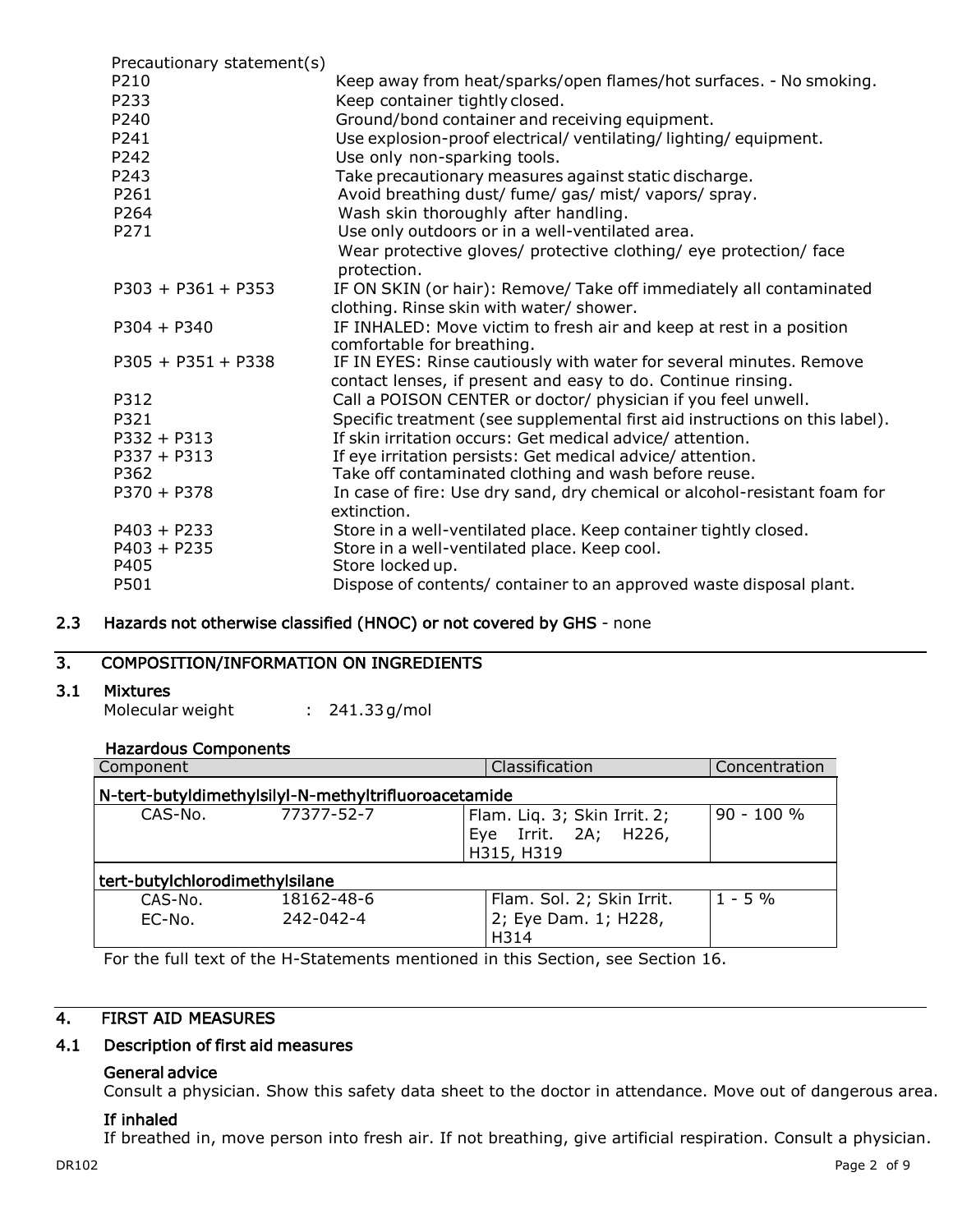## In case of skin contact

Wash off with soap and plenty of water.

## In case of eye contact

Rinse thoroughly with plenty of water for at least 15 minutes and consult a physician. Continue rinsing eyes during transport to hospital.

## If swallowed

Do NOT induce vomiting. Never give anything by mouth to an unconscious person. Rinse mouth with water. Consult a physician.

#### 4.2 Most important symptoms and effects, both acute and delayed

The most important known symptoms and effects are described in the labeling (see section 2.2) and/or in section 11.

4.3 Indication of any immediate medical attention and special treatment needed No data available

#### 5. FIREFIGHTING MEASURES

## 5.1 Extinguishing media

#### Suitable extinguishing media

Use water spray, alcohol-resistant foam, dry chemical or carbon dioxide.

5.2 Special hazards arising from the substance or mixture No data available

## 5.3 Advice for firefighters

Wear self-contained breathing apparatus for firefighting if necessary.

#### 5.4 Further information

Use water spray to cool unopened containers.

## 6. ACCIDENTAL RELEASE MEASURES

#### 6.1 Personal precautions, protective equipment and emergency procedures

Use personal protective equipment. Avoid breathing vapors, mist or gas. Ensure adequate ventilation. Remove all sources of ignition. Evacuate personnel to safe areas. Beware of vapors accumulating to form explosive concentrations. Vapors can accumulate in low areas. For personal protection see section 8.

#### 6.2 Environmental precautions

Prevent further leakage or spillage if safe to do so. Do not let product enter drains.

6.3 Methods and materials for containment and cleaning up Contain spillage, and then collect with an electrically protected vacuum cleaner or by wet-brushing and place in container for disposal according to local regulations (see section 13).

#### 6.4 Reference to other sections

For disposal see section 13.

#### 7. HANDLING AND STORAGE

#### 7.1 Precautions for safe handling

Avoid contact with skin and eyes. Avoid inhalation of vapor or mist. Keep away from sources of ignition - No smoking. Take measures to prevent the buildup of electrostatic charge. For precautions see section 2.2.

#### 7.2 Conditions for safe storage, including any incompatibilities

Store in a well-ventilated, cool, dry place at room temperature (55-70 °F). Containers which are opened must be carefully resealed and kept upright to prevent leakage.

#### 7.3 Specific end use(s)

Apart from the uses mentioned in section 1.2 no other specific uses are stipulated.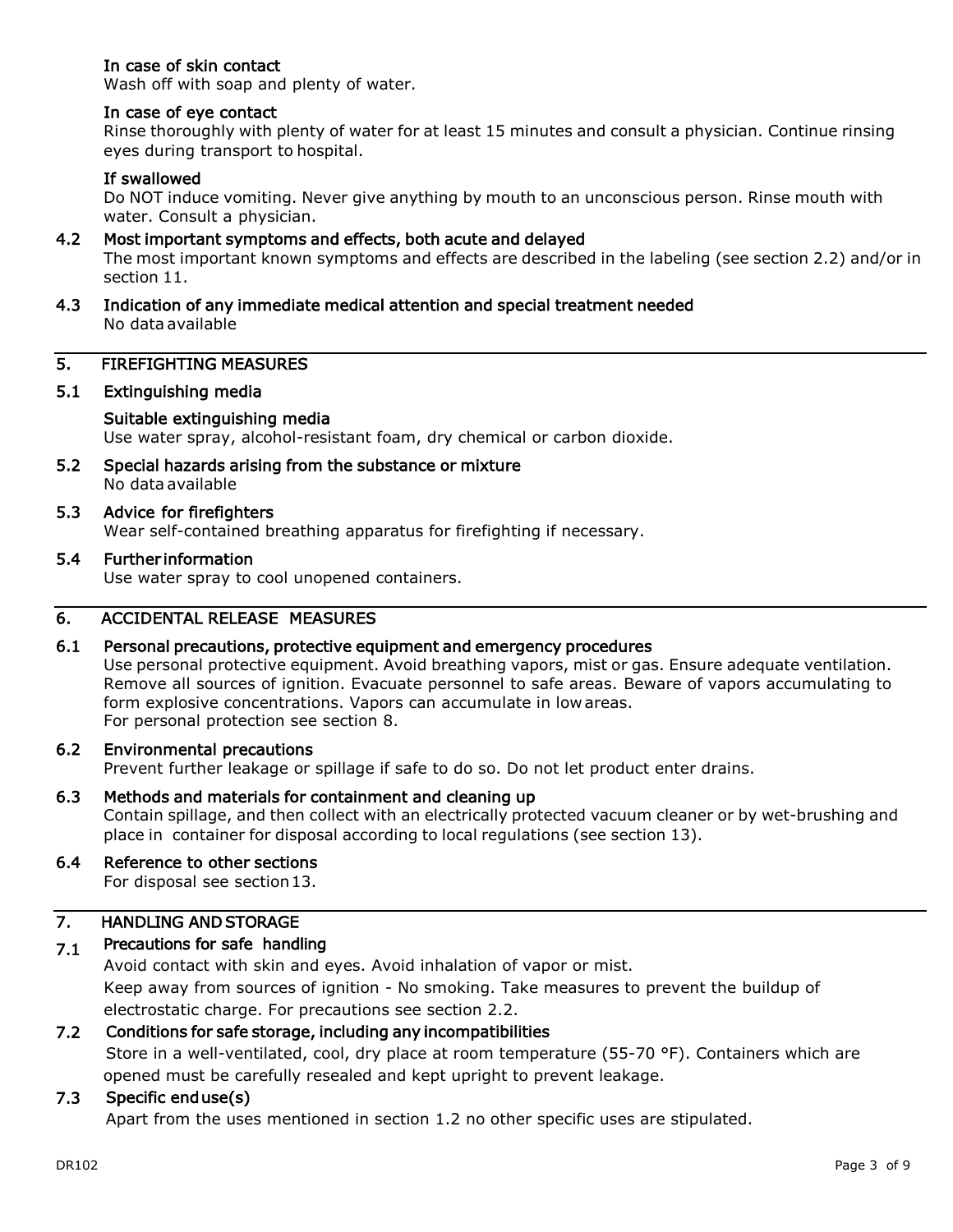## 8. EXPOSURE CONTROLS/PERSONAL PROTECTION

## 8.1 Control parameters

## Components with workplace control parameters

Contains no substances with occupational exposure limit values.

## 8.2 Exposure controls

## Appropriate engineering controls

Handle in accordance with good industrial hygiene and safety practice. Wash hands before breaks and at the end of workday.

## Personal protective equipment

## Eye/face protection

Tightly fitting safety goggles. Face shield (8-inch minimum). Use equipment for eye protection tested and approved under appropriate government standards such as NIOSH (US) or EN166(EU).

## Skin protection

Handle with gloves. Gloves must be inspected prior to use. Use proper glove removal technique (without touching glove's outer surface) to avoid skin contact with this product. Dispose of contaminated gloves after use in accordance with applicable laws and good laboratory practices. Wash and dry hands.

Full contact Material: butyl-rubber Minimum layer thickness: 0.3 mm Break through time: 480 min Material tested: Butoject® (KCL 897 / Aldrich Z677647, Size M)

Splash contact Material: Nitrile rubber Minimum layer thickness: 0.4 mm Break through time: 30 min Material tested: Camatril® (KCL 730 / Aldrich Z677442, Size M) Data source: KCL GmbH, D-36124 Eichenzell, phone +49 (0)6659 87300, e-mail [sales@kcl.de,](mailto:sales@kcl.de) test method: EN374

If used in solution, or mixed with other substances, and under conditions which differ from EN 374, contact the supplier of the CE approved gloves. This recommendation is advisory only and must be evaluated by an industrial hygienist and safety officer familiar with the specific situation of anticipated use by our customers. It should not be construed as offering an approval for any specific use scenario.

## Body protection

impervious clothing, flame retardant antistatic protective clothing. The type of protective equipment must be selected according to the concentration and amount of the dangerous substance at the specificworkplace.

## Respiratory protection

Where risk assessment shows air-purifying respirators are appropriate use a full-face respirator with multi-purpose combination (US) or type ABEK (EN 14387) respirator cartridges as a backup to engineering controls. If the respirator is the sole means of protection, use a full-face supplied air respirator. Use respirators and components tested and approved under appropriate government standards such as NIOSH (US) or CEN (EU).

## Control of environmental exposure

Prevent further leakage or spillage if safe to do so. Do not let product enter drains.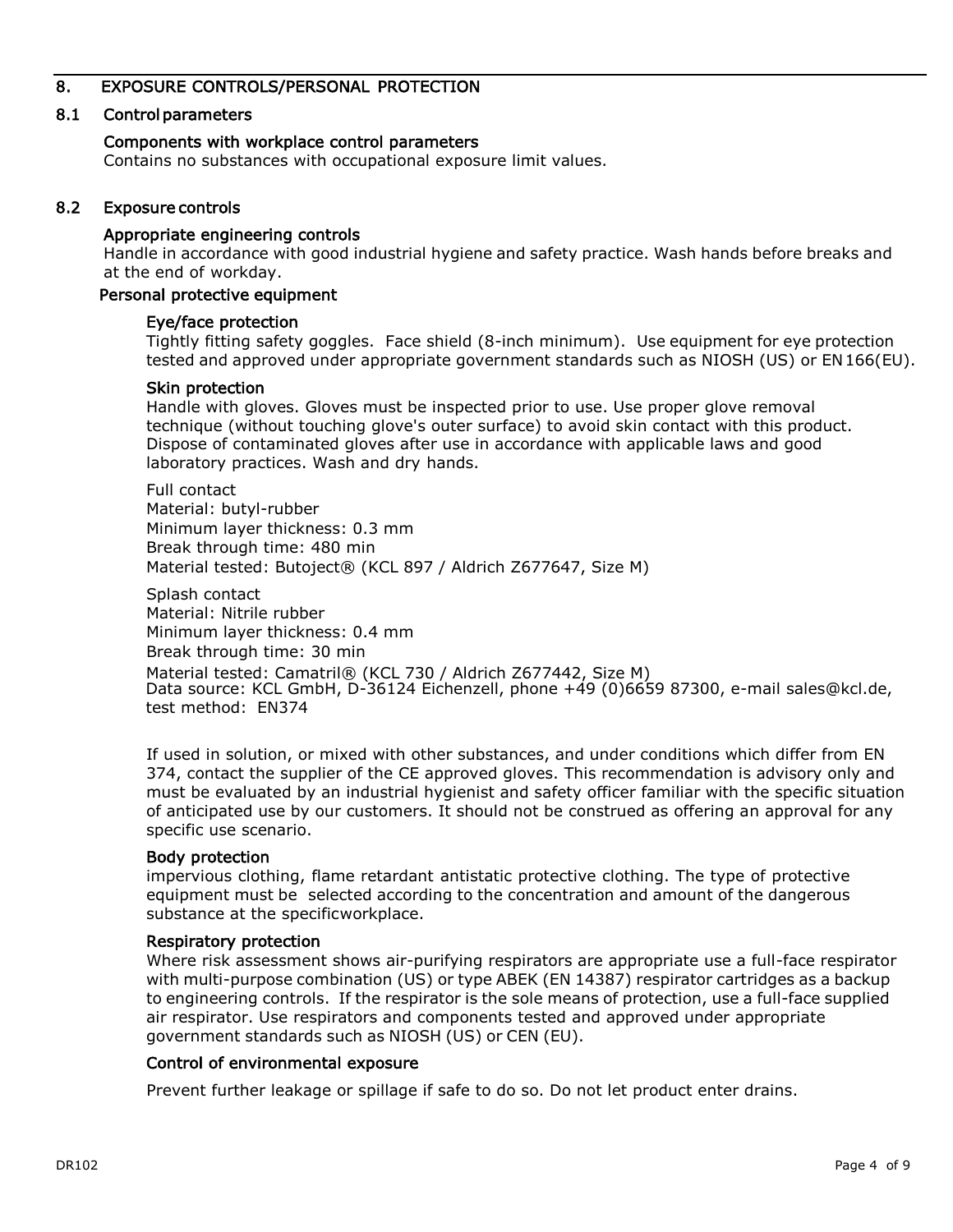## 9. PHYSICAL AND CHEMICAL PROPERTIES

## 9.1 Information on basic physical and chemical properties

| a)       | Appearance                                                         | Form: liquid<br>Color: Colorless |
|----------|--------------------------------------------------------------------|----------------------------------|
| b)       | Odor                                                               | no data available                |
| c)       | Odor Threshold                                                     | no data available                |
| d)       | pH                                                                 | no data available                |
| e)       | Melting point/freezing point                                       | no data available                |
| f)       | Initial boiling point and boiling range                            | 174 °C (345 °F)                  |
| g)       | Flash point                                                        | 45 °C (113 °F) - closed cup      |
| h)       | Evaporation rate                                                   | no data available                |
| i)<br>j) | Flammability (solid, gas)<br>Upper/lower flammability or explosive | no data available                |
|          | limits                                                             | no data available                |
| k)       | Vapor pressure                                                     | no data available                |
| $\vert$  | Vapor density                                                      | no data available                |
| m)       | Relative density                                                   | 1.036 g/cm3 at 25 °C (77 °F)     |
| n)       | Water solubility                                                   | no data available                |
| $\circ)$ | Partition coefficient: n- octanol/water                            | no data available                |
| p)       | Auto-ignition temperature                                          | no data available                |
| q)       | Decomposition temperature                                          | no data available                |
| r)       | Viscosity                                                          | no data available                |
| s)       | <b>Explosive properties</b>                                        | no data available                |
| t)       | Oxidizing properties                                               | no data available                |
| 9.2      | Other safety information                                           |                                  |

No data available

## 10. STABILITY AND REACTIVITY

#### 10.1 Reactivity No data available

## 10.2 Chemical stability

Stable under recommended storage conditions.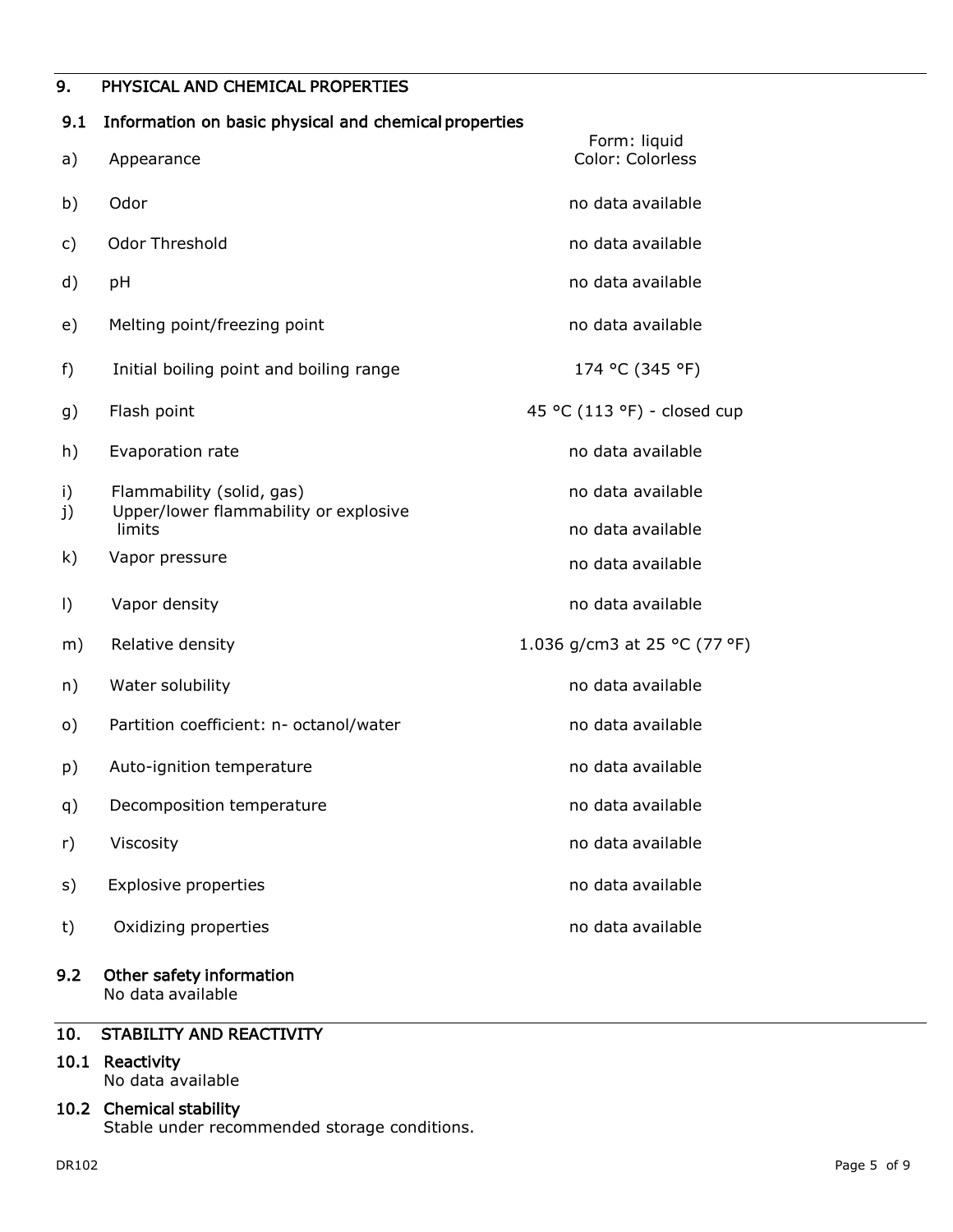- 10.3 Possibility of hazardous reactions No data available
- 10.4 Conditions to avoid Heat, flames, and sparks.
- 10.5 Incompatible materials Strong oxidizing agents

## 10.6 Hazardous decomposition products

Other decomposition products - No data available In the event of fire: see section 5

## 11. TOXICOLOGICAL INFORMATION

## 11.1 Information on toxicological effects

Acute toxicity: No data available

Inhalation: No data available

Dermal: No data available

#### Skin corrosion/irritation

No data available

#### Serious eye damage/eye irritation No data available

Respiratory or skin sensitization

No data available

## Germ cell mutagenicity

## No data available

## **Carcinogenicity**

- IARC: No component of this product present at levels greater than or equal to 0.1% is identified as probable, possible or confirmed human carcinogen by IARC.
- ACGIH: No component of this product present at levels greater than or equal to 0.1% is identified as a carcinogen or potential carcinogen byACGIH.
- NTP: No component of this product present at levels greater than or equal to 0.1% is identified as a known or anticipated carcinogen byNTP.
- OSHA: No component of this product present at levels greater than or equal to 0.1% is identified as a carcinogen or potential carcinogen by OSHA.

## Reproductive toxicity

No data available

Specific target organ toxicity - single exposure

No data available

Specific target organ toxicity - repeated exposure

No data available

## Aspiration hazard

No data available

## Additional Information

RTECS: Not available

To the best of our knowledge, the chemical, physical, and toxicological properties have not been thoroughly investigated.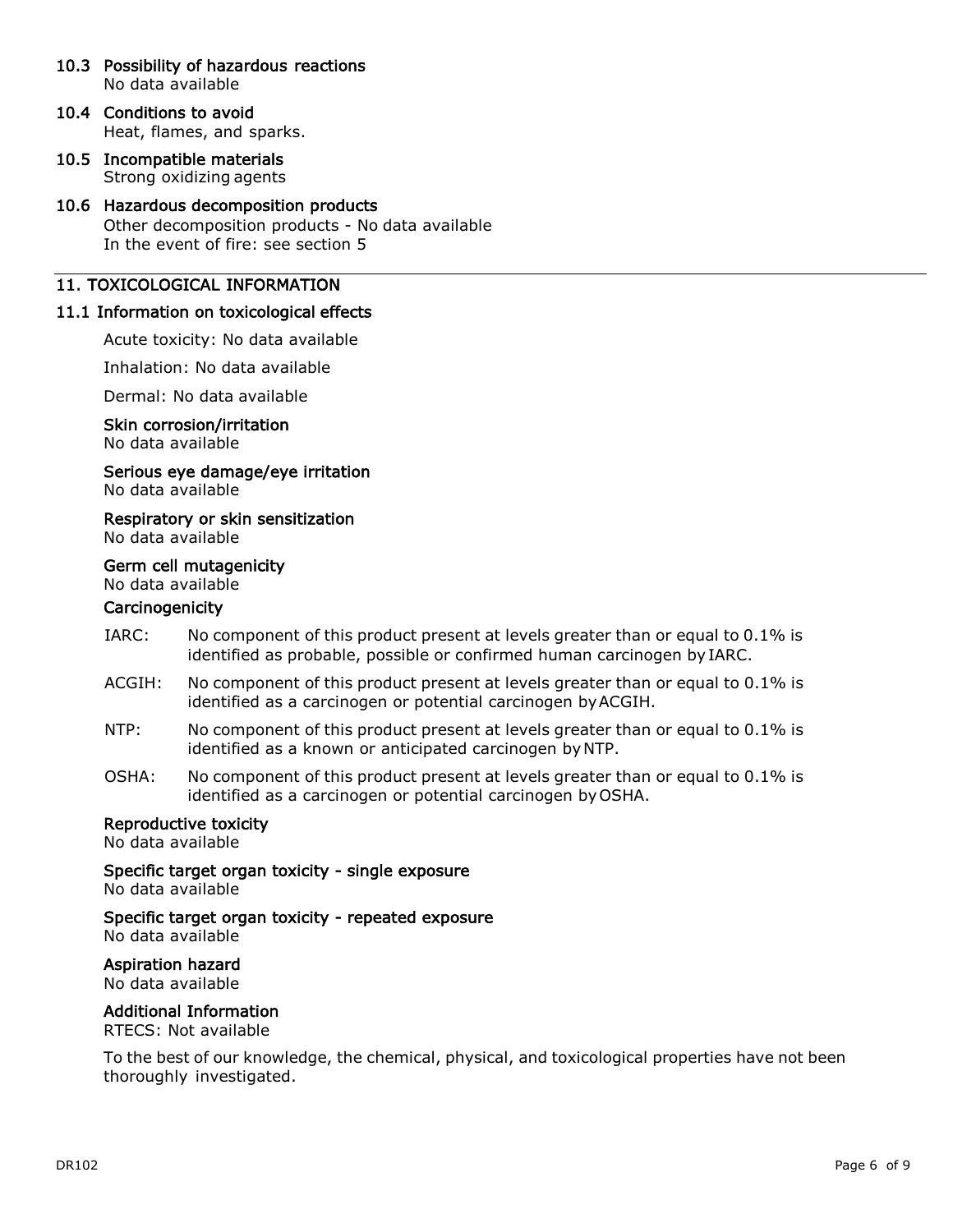## 12. ECOLOGICAL INFORMATION

#### 12.1 Toxicity

No data available

- 12.2 Persistence and degradability No data available
- 12.3 Bioaccumulative potential

No data available

## 12.4 Mobility in soil

No data available

## 12.5 Results of PBT and vPvB assessment

PBT/vPvB assessment not available as chemical safety assessment not required/not conducted

#### 12.6 Other adverse effects No data available

# 13. DISPOSAL CONSIDERATIONS

# 13.1 Waste treatment methods

#### Product

Burn in a chemical incinerator equipped with an afterburner and scrubber but exert extra care in igniting as this material is highly flammable. Offer surplus and non-recyclable solutions to a licensed disposal company. Contact a licensed professional waste disposal service to dispose of this material.

#### Contaminated packaging

Dispose of as unused product.

## 14.TRANSPORT INFORMATION

## DOT (US)

UN number: 1993 Class: 3 Packing group: III Proper shipping name: Flammable liquid, n.o.s. (N-tert-butyldimethylsilyl-N-methyltrifluoroacetamide) Marine pollutant: No Poison Inhalation Hazard: No

## IMDG

UN number: 1993 Class: 3 Packing group: III EMS-No: F-E, S-E Proper shipping name: FLAMMABLE LIQUID, N.O.S. (N-tert-butyldimethylsilyl-N-methyltrifluoroacetamide) Marine pollutant: No

## IATA

UN number: 1993 Class: 3 Packing group: III Proper shipping name: Flammable liquid, n.o.s. (N-tert-butyldimethylsilyl-N-methyltrifluoroacetamide)

## 15.REGULATORY INFORMATION

## SARA 302 Components

No chemicals in this material are subject to the reporting requirements of SARA Title III, Section 302.

## SARA 313 Components

This material does not contain any chemical components with known CAS numbers that exceed the threshold (De Minimis) reporting levels established by SARA Title III, Section 313.

## SARA 311/312 Hazards

Fire Hazard, Acute HealthHazard